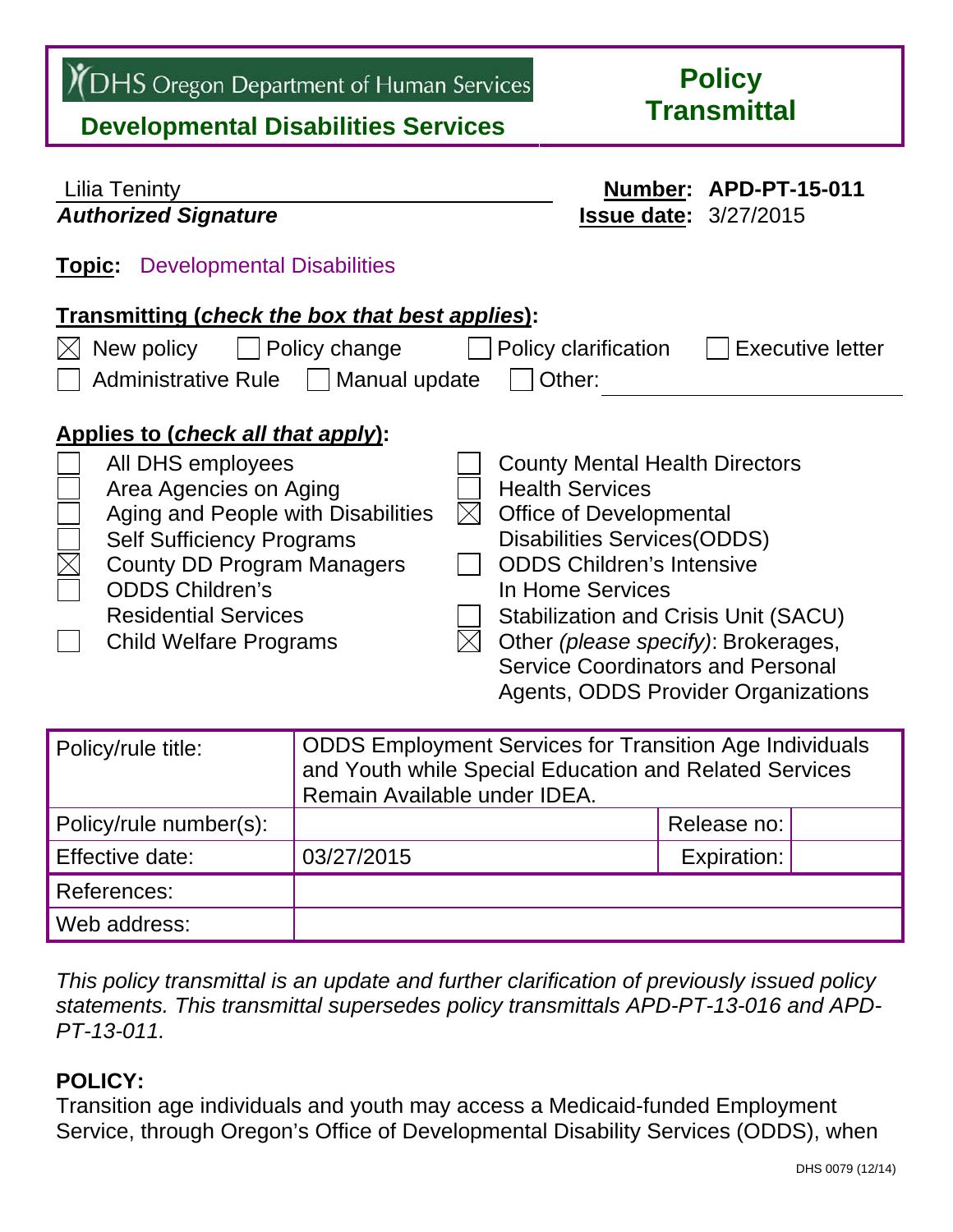the service is not available through the local educational agency, as part of special education and related services available under the Individuals with Disabilities Education Act (IDEA), and when the service is not available through Vocational Rehabilitation.<sup>[1](#page-1-0)</sup> Transition age individuals and youth may therefore access ODDS Employment Services under the circumstances outlined below.

## **BACKGROUND:**

Under Oregon's Employment First policy, it is presumed that, with the right support and job match, each individual who experiences an intellectual or developmental disability can work in an individual integrated job that pays minimum wage or better, but no less than the same wage and level of benefits to people who do not have disabilities. Recognizing the pivotal role employment plays in the lives of individuals who experience an intellectual or developmental disability, employment is the first and priority option for individuals using Medicaid-funded services through Oregon's Office of Developmental Disability Services. Employment in fully integrated settings is the highest priority over unemployment, segregat[ed](#page-1-1) employment, facility-based employment, or other non-work day services.<sup>[2](#page-1-1)</sup>

Many aspects of Oregon's Employment First policy focuses on youth, as evidenced through the Executive Order 15-01, and an Oregon Memorandum of Understanding between the Department of Human Services and Oregon Department of Education (hereinafter referred to as the Transition Services MOU). Oregon's Department of Human Services includes both Vocational Rehabilitation and the Office of Developmental Disability Services. Students with intellectual or developmental disabilities who have integrated employment experiences while in school, with compensation at or above minimum wage, have higher rates of maintaining integrated employment as adults. Additionally, students are most successful in obtaining and maintaining integrated employment when their services are coordinated and there is collaborative funding between the Oregon Department of Education (ODE), Vocational Rehabilitation (VR), and the Office of Developmental Disability Services (ODDS).

Individuals may access ODDS and Medicaid-funded employment services, while also eligible for special education and related services under IDEA, in the circumstances outlined below. This policy clarification is to align ODDS employment services with the above stated policies relating to Employment First, as well as federal laws and regulations under which ODDS and Medicaid-funded employment services may not include special education and related services which otherwise are available to the individual through a local educational agency.

<span id="page-1-0"></span>l <sup>1</sup> Individuals with Disabilities Education Act, 20 U.S.C. §1400 (2004). ODDS Employment Services do not include special education and related services which otherwise are available to the individual through a local educational agency. See 42 U.S.C. 1396n(c)(5)(C)(i); and 42 C.F.R 440.108(c)(3)(i). Additionally, ODDS Employment Services do not include vocational rehabilitation services which are otherwise available to the individual. See 42 U.S.C. 1396n(c)(5)(C)(ii); and 42 C.F.R 440.108(c)(3)(ii).

<span id="page-1-1"></span> $2$  Oregon's Employment First policy is codified under ORS  $427.007(1)(b)$ ; see also Oregon Administrative Rule 411-345-0025(2), regulating ODDS and Medicaid-funded employment services, Oregon's Executive Order 15-01 (which replaces and supersedes Oregon's Executive Order 13-04), Oregon's Memorandum of Understanding between the Department of Human Services and Oregon Department of Education (the Transition Services MOU). These presumptions and policies are also based on best practices demonstrated throughout the State of Oregon and other states.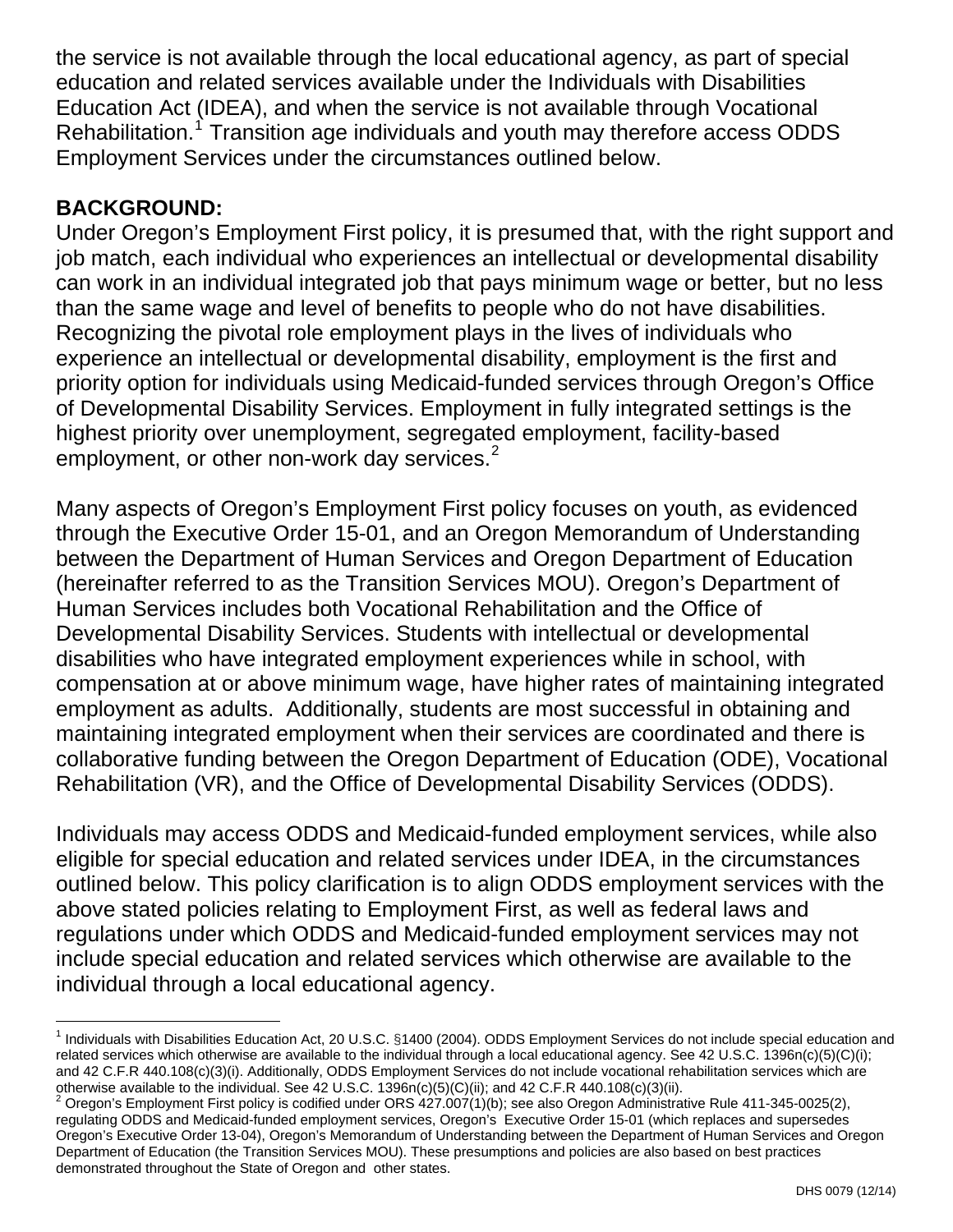## **CIRCUMSTANCES IN WHICH ODDS EMPLOYMENT SERVICES ARE AVAILABLE**

### **I. Individual Employment Support – Job Coaching**

Job coaching includes support to maintain or advance in individual integrated employment.<sup>[3](#page-2-0)</sup> Under the following circumstances, individuals eligible for ODDSfunded employment services may access this service while also eligible for services under IDEA:

- a. The individual has obtained competitive integrated employment, at minimum wage or above, and expects to continue working in competitive integrated employment after completing school.
- b. The competitive integrated employment is not part of a high school transition service or program such as a paid work experience for students, an internship or a similar activity that is generally available to other students, and designed to prepare students for long-term employment.
- c. Job coaching is no longer available through VR.
- d. The individual's ISP (Individual Service Plan) and IEP (Individualized Education Program) must be coordinated and document how the ODDS Job Coaching service complements any services the individual receives through the local education agency. This coordination of individual service plans should also include the IPE (Individual Plan for Employment) completed with VR.
- e. All other requirements for Job Coaching must also be satisfied as outlined under Oregon's Administrative Rules regulating ODDS Employment Services. This includes the requirement that the individual access job coaching through vocational rehabilitation first. This service is available at the ODDS initial job coaching rate for six months less the amount of time job coaching has been used through VR.

#### **II. Discovery**

-

Discovery includes a series of work, volunteer, and other community based

<span id="page-2-0"></span><sup>3</sup> See OAR 411-345-0025(9)(a)(A).

 $4$  See OAR 411-345-0025(9)(c).

 $^5$  See OAR 411-345-0025(9)(b).

 $6$  See OAR 411-345-0025(9)(d).

 $^7$  Under the Social Security Act, and associated federal regulations, ODDS and Medicaid-funded employment services may not include special education and related services which otherwise are "available to" the individual through a local educational agency. See 42 U.S.C. 1396n(c)(5)(C)(i); see also 42 C.F.R 440.108(c)(3)(i).

See OAR 581-015-2245(3).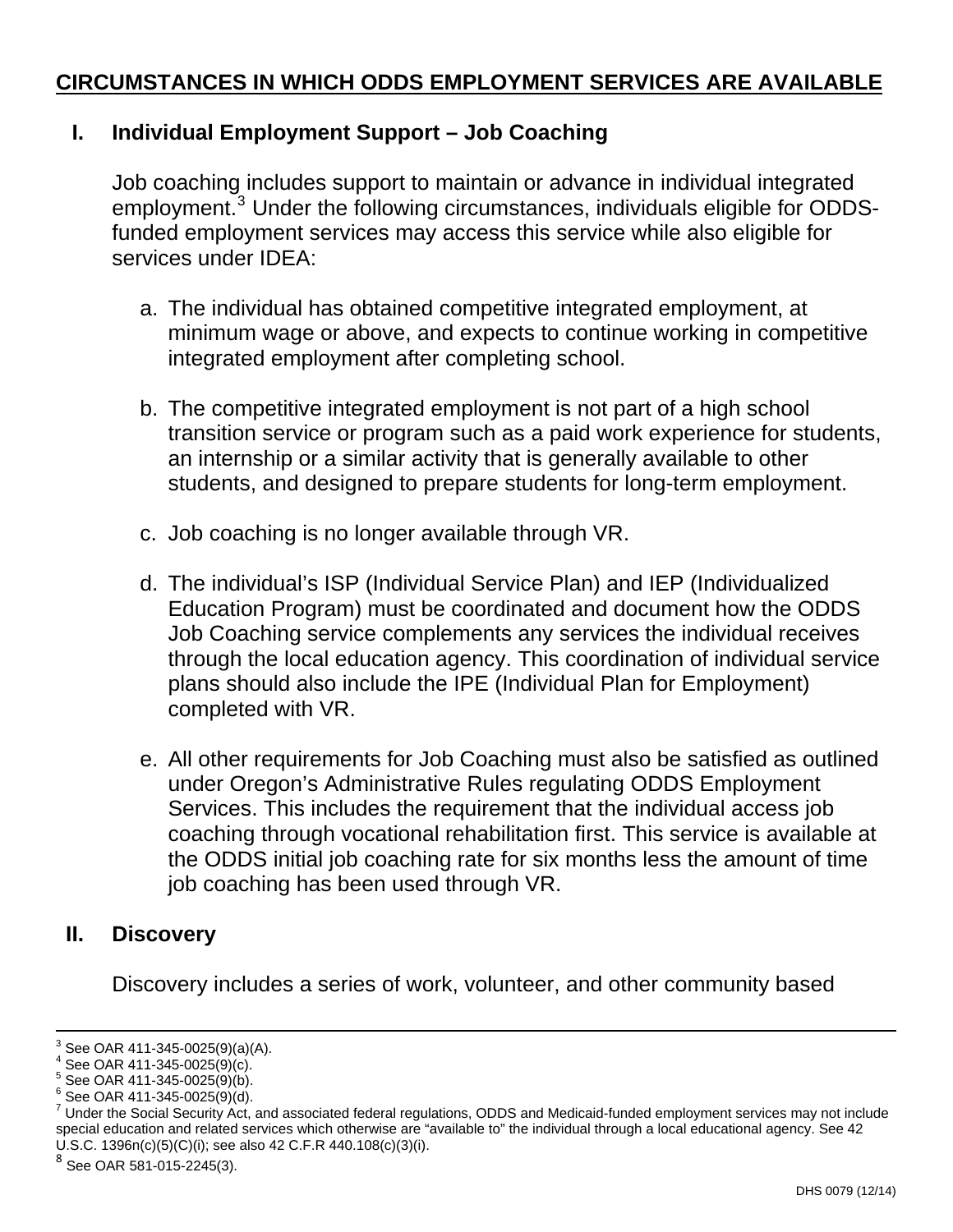experiences, to inform the individual and the job developer about the strengths, interests, abilities, skills, experiences, and support needs of the individual, as well as identify the conditions that will contribute to an individual's success in an integrated employment setting in the general workforce.<sup>[4](#page-3-0)</sup> It is a short service that presumes approximately 40 hours of 1:1 service, but may take up to three months. This service is provided in limited or exceptional circumstances in which there is insufficient information for VR Job Development.

Discovery is most appropriate and effective when an individual is ready to actively pursue an individual integrated job and seek a referral to VR for Job Development, but where, upon review of all employment related information available regarding the individual, it is determined there is insufficient information regarding the conditions in which the individual will be successful in an integrated employment setting in the general workforce.

Under the following circumstances, individuals eligible for ODDS and Medicaidfunded employment services may access Discovery while eligible for services under IDEA:

- a. The individual must express interest in actively pursuing individual integrated employment within the upcoming ISP year.
- <span id="page-3-0"></span>b. The Employment Team must make a recommendation that the individual participate in Discovery based on review of all employment documentation available. The Employment Team includes the individual, the case manager, the VR counselor, the school case manager and other Local Education Agency representative, and any other person invited by the individual. The recommendation process must include the following:
	- i. The Employment Team must have an opportunity to review all available information, including, but not limited to:
		- 1. The individual's Individualized Education Program (IEP).
		- 2. The Summary of Performance.
		- 3. Work experience evaluations, vocational assessments, and all available information from VR.
		- 4. All available relevant information from ODDS records.
		- 5. All other information regarding the indivdiual's skills, experience, interests, and conditions that will contribute to his or her success in an individual integrated employment setting.
	- ii. After reviewing all available documentation, the Employment Team will make a written recommendation on whether Discovery is the right service that the individual needs, and how available information is not sufficient.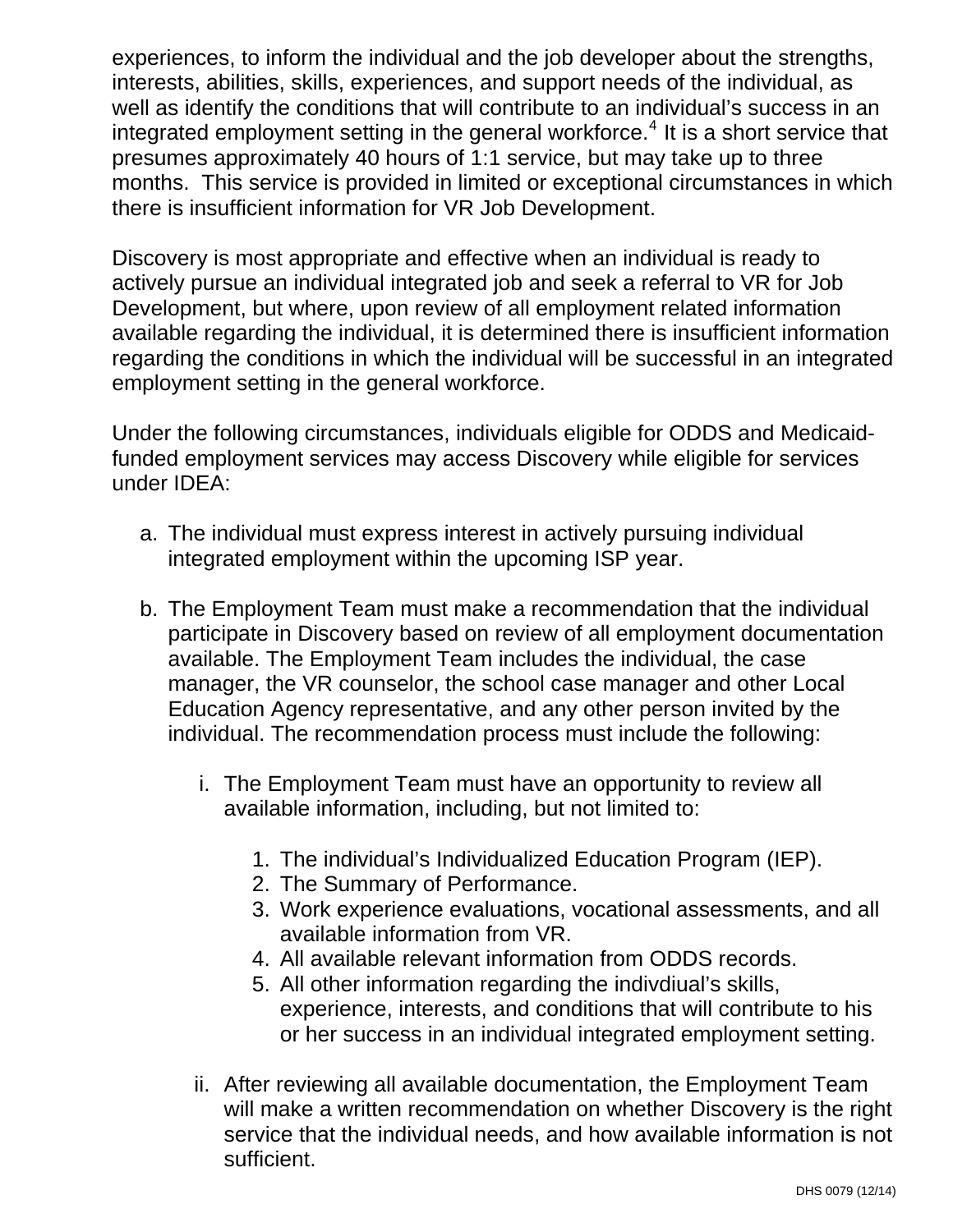- iii. The Service Coordinator or Personal Agent will authorize the Discovery service based on the individual's request and the recommendation from Employment Team. The individual's Career Development Plan must document why the available information is insufficient, and why Discovery is the right service that is needed.
- c. If the individual has more than two years remaining before exit from school services, it is presumed that job exploration or any other discovery-like activities, including a consolidation of information regarding an individual's work-related strengths and skills, is available and supported through the local education agency.
- d. The individual's ISP (Individual Service Plan) and IEP (Individualized Education Program) must be coordinated and document how the ODDS Discovery service complements any services the individual receives through the local education agency. This coordination of individual service plans should also include the IPE (Individual Plan for Employment) completed with VR.
- e. The employment team should also ensure that referrals have been made to both VR and DD services to ensure a seamless transition from ODDS to VR services.

#### **III. Small Group Employment Support**

This service includes support and training provided in regular business, industry, and community settings for groups of two to eight individuals with disabilities. This service is provided in a manner that promotes integration into the workplace and interaction between participants and people without disabilities in those workplaces.<sup>[5](#page-4-0)</sup> The optimal and expected outcome of this service is individual integrated employment.

Under the following circumstances, individuals eligible for ODDS-funded employment services may access ODDS Small Group Employment Support while also eligible for services available under IDEA:

- a. The individual intends to continue pursuing competitive integrated employment and has active steps in his or her IEP, ISP, and CDP towards obtaining competitive integrated employment.
- <span id="page-4-0"></span>b. After exiting school, the individual intends to continue working in a small group supported employment setting, and moving towards competitive integrated employment.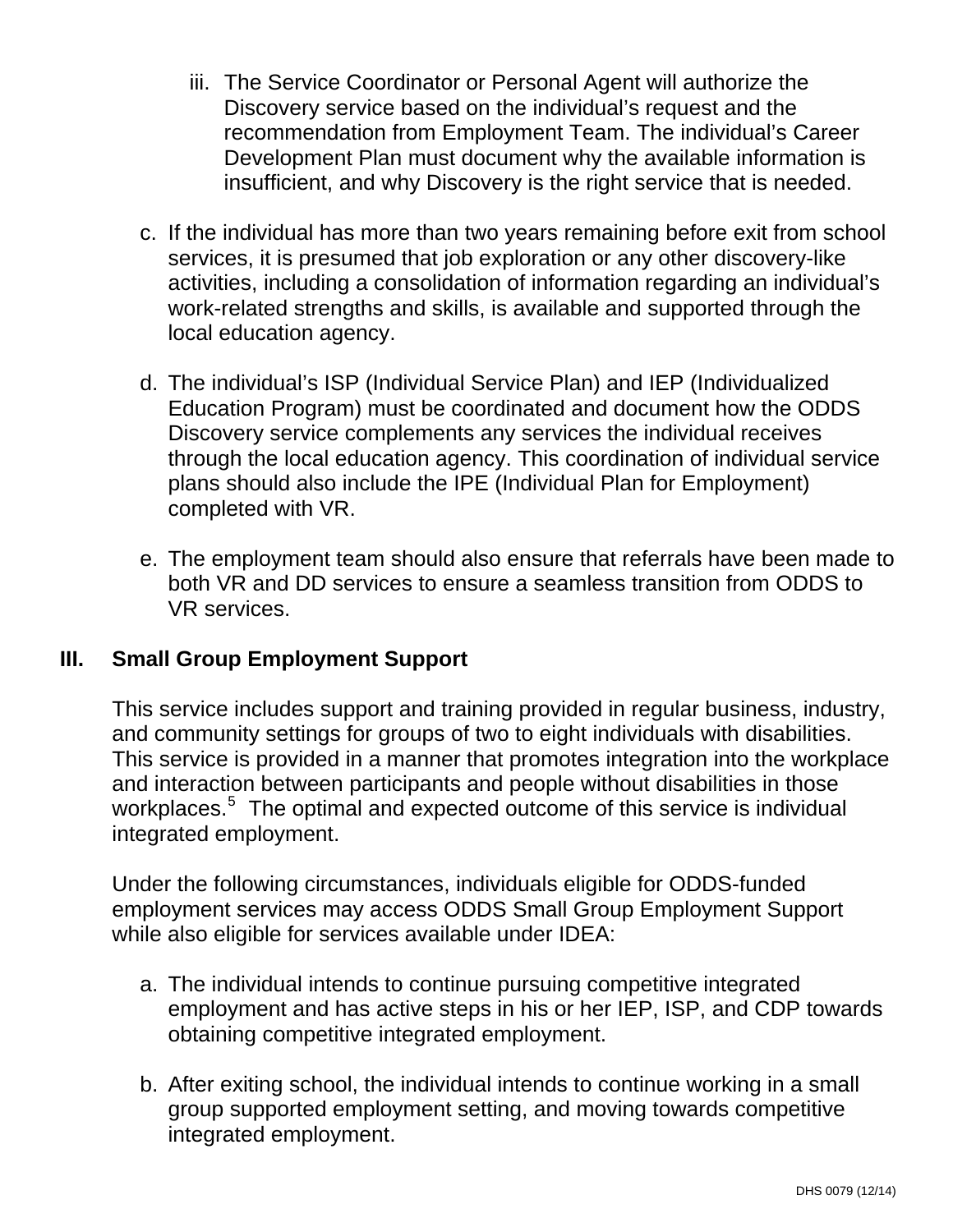- c. The job must pay minimum wage or better as outlined under OAR 411-345.
- d. The individual's ISP (Individual Service Plan) and IEP (Individualized Education Program) must be coordinated and document how the ODDS Small Group Supported Employment service complements any services the individual receives through the local education agency. This coordination of individual service plans should also include the IPE (Individual Plan for Employment) completed with VR.
- e. All other requirements for the Small Group Employment Support service must also be satisfied as outlined under Oregon's Administrative Rules regulating ODDS Employment Services.

#### **IV. Employment Path Services**

ODDS Employment Path services includes support to develop general skills that can be transferred to individual integrated employment.<sup>[6](#page-5-0)</sup> The nature of this service, including support in a volunteer work experience, is available through the local education agency. ODDS therefore does not provide this service to student and transition-aged individuals by ODDS. $^7$  $^7$ 

If an individual is using ODDS employment path services, while eligible for services under IDEA, then the service may be funded for 90 days following the date of this transmittal. After 90 days, it is expected that the service would be funded through the school or local education agency.

Additionally, to clarify already stated policy, schools and local education agencies are not permitted to use state public funds to contract with or fund vocational assessments or placements in Sheltered Workshop settings.<sup>[8](#page-5-2)</sup>

#### **STUDENTS WHO CHOOSE NOT TO USE SERVICES AVAILABLE UNDER IDEA**

As outlined above, federal laws and regulations require that ODDS and Medicaidfunded Employment Services only be used when services are not "available" through the school. Therefore, this policy applies the same to all individuals eligible for services under IDEA, regardless of whether an individual chooses to use the services available under IDEA.

Although students who earn an extended diploma or a modified diploma possess a diploma, students eligible for special education and related services may continue to use services available under IDEA until the age of 21 (or until a regular high school diploma is attained). Therefore, this transmittal applies to the following students:

- <span id="page-5-0"></span>1. Students who are currently enrolled in school,
- <span id="page-5-1"></span>2. Students who have earned an (Oregon) Extended Diploma,
- <span id="page-5-2"></span>3. Students who have earned an (Oregon) Modified Diploma, and